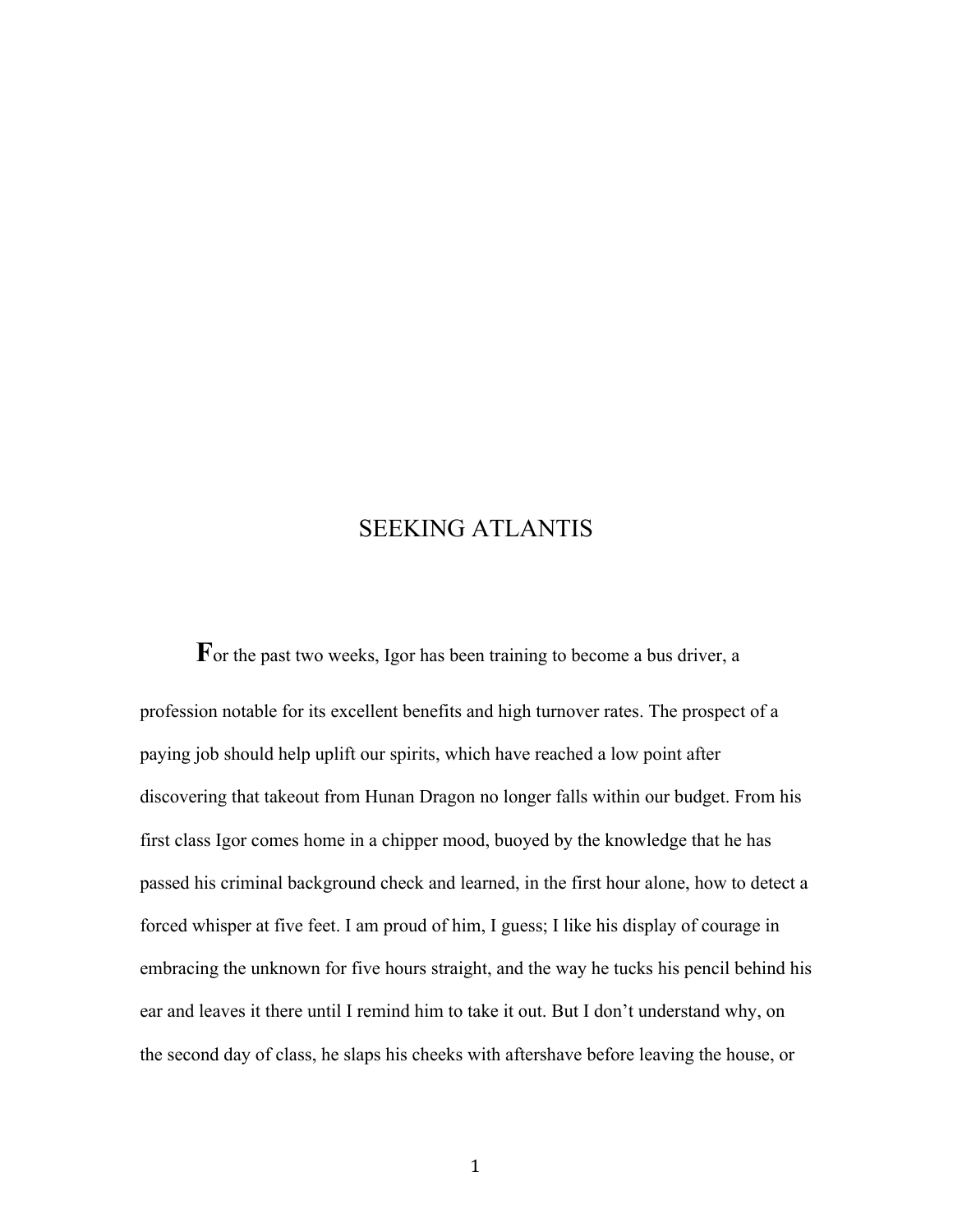his distractedness at dinner that evening, when the only subject that seems to interest him is language endangerment in the South Pacific.

Eventually I do understand. Because the world is continually in flux, Igor feels it would be best if we started seeing other people.

"Nothing is permanent," he tells me, staring into the eye of a fried egg that I made him for breakfast, the same breakfast that I make for him every day. "In five minutes we won't be the same people we are at this moment, and in ten minutes we may have lost ourselves entirely."

Igor is attracted to another woman. Her name is Ilana. Ilana is a linguist specializing in language endangerment, a discipline that Igor professes to care deeply about, especially after consuming large quantities of alcohol while lying in the dark.

"If I stop talking about my eyes, will you reconsider?" I ask. Igor's proposal is poorly timed; a new treatment for *D. folliculorum* could be found any day now, the colony of microscopic mites amassed at the roots of my lashes forced to retreat and lay down their arms. The image is imperfect, for the discomfort is hard to describe. Nevertheless, I do enjoy dwelling on it.

 Igor tentatively takes a bite of egg. "That is a bond I cannot ask you to break," he says. He spits something white and hard onto his plate—a small piece of shell. Mornings have been less than kind to my condition, blurring my vision at inopportune moments and always in the kitchen; evenings are outright cruel.

"Blepharitis knows no bonds," I reply, knowing the pun will escape Igor, as all puns do. "In fact, some of the mites staged a mutiny last night and migrated into my ear.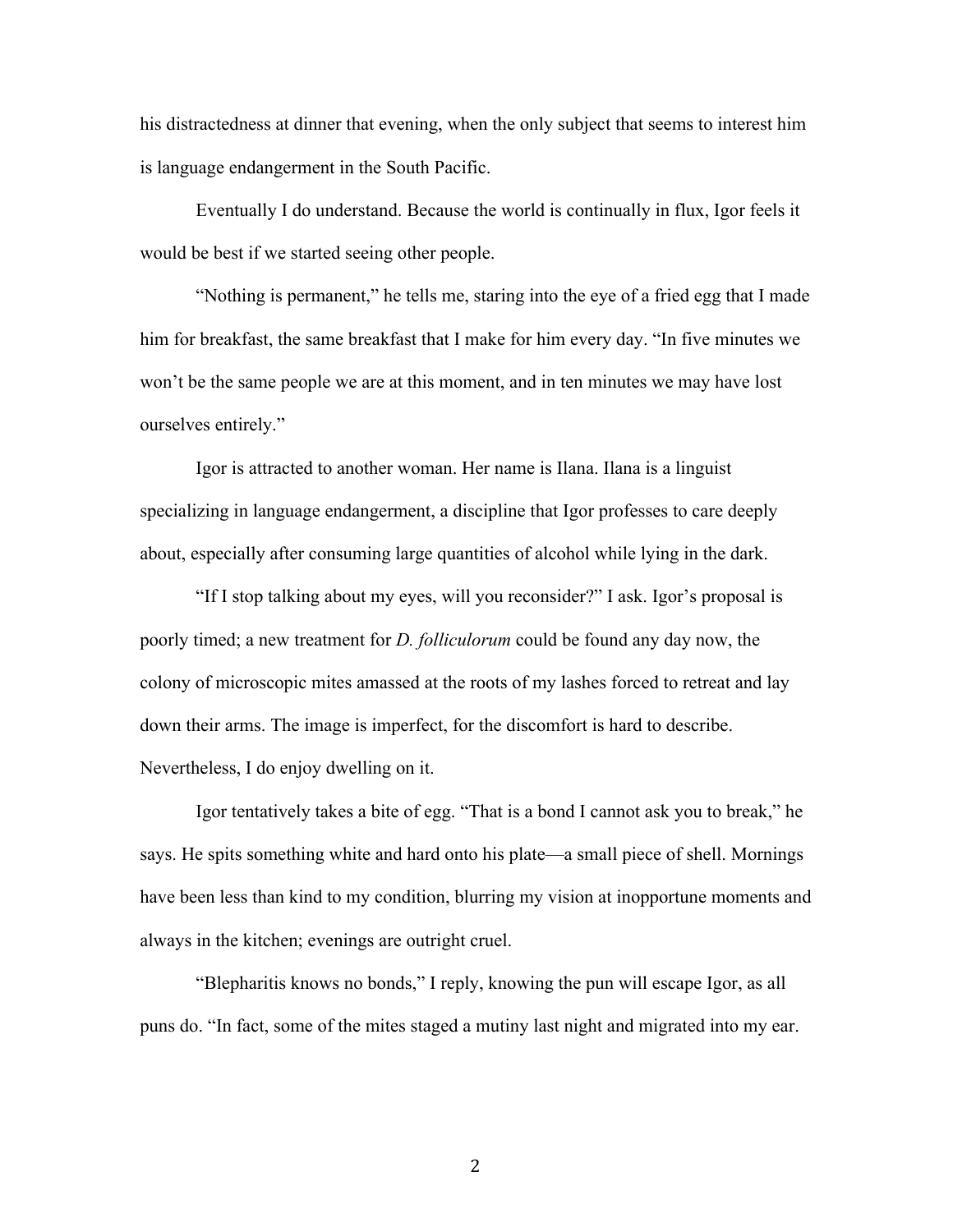That tickling sensation I told you about? In my right ear the whole night, while you were dreaming about Ilana's fieldwork methods. I have to call Dr. Sanders."

"I'd like to accompany Ilana to Papua New Guinea," Igor says.

I wait for my eyes to well up, but the mites have made a mockery of my tear ducts. "Papua New Guinea?" I repeat, uttering those three words for the very first time.

"It's mostly wanderlust," admits Igor, his leg bouncing up and down. "And a little nostalgia for my grandmother's Yiddish. The Arapesh people are excellent yam growers, but their ancestral tongue is disappearing, and Ilana wants to figure out why."

While Igor is in class, I putter around the house to prepare for his arrival five hours from now. The rooms feel empty as I pass through them, each room a reminder of an encounter I have had with Igor that should serve as a bulwark against external threats. I pick up a pot that we once dared each other to watch until it came to a boil, and fill it with water. It would be so easy to put the pot on the stove and make a pasta, to serve Igor a hot meal and let the steam from it soothe my burning eyes. Instead, I leave the vessel in the sink and go into the living room to crouch behind the radiator, where a die from a board game Igor and I never once played recently turned up, prompting us to spend the whole evening racing soap box derby cars around a cardboard track. The die is still there, because Igor is a poor loser and likes to fling things when he fulminates. I am tempted to put it in my pocket for safekeeping, but I know that if I do, I will lose it within an hour, and I am too superstitious to take such a risk.

3

---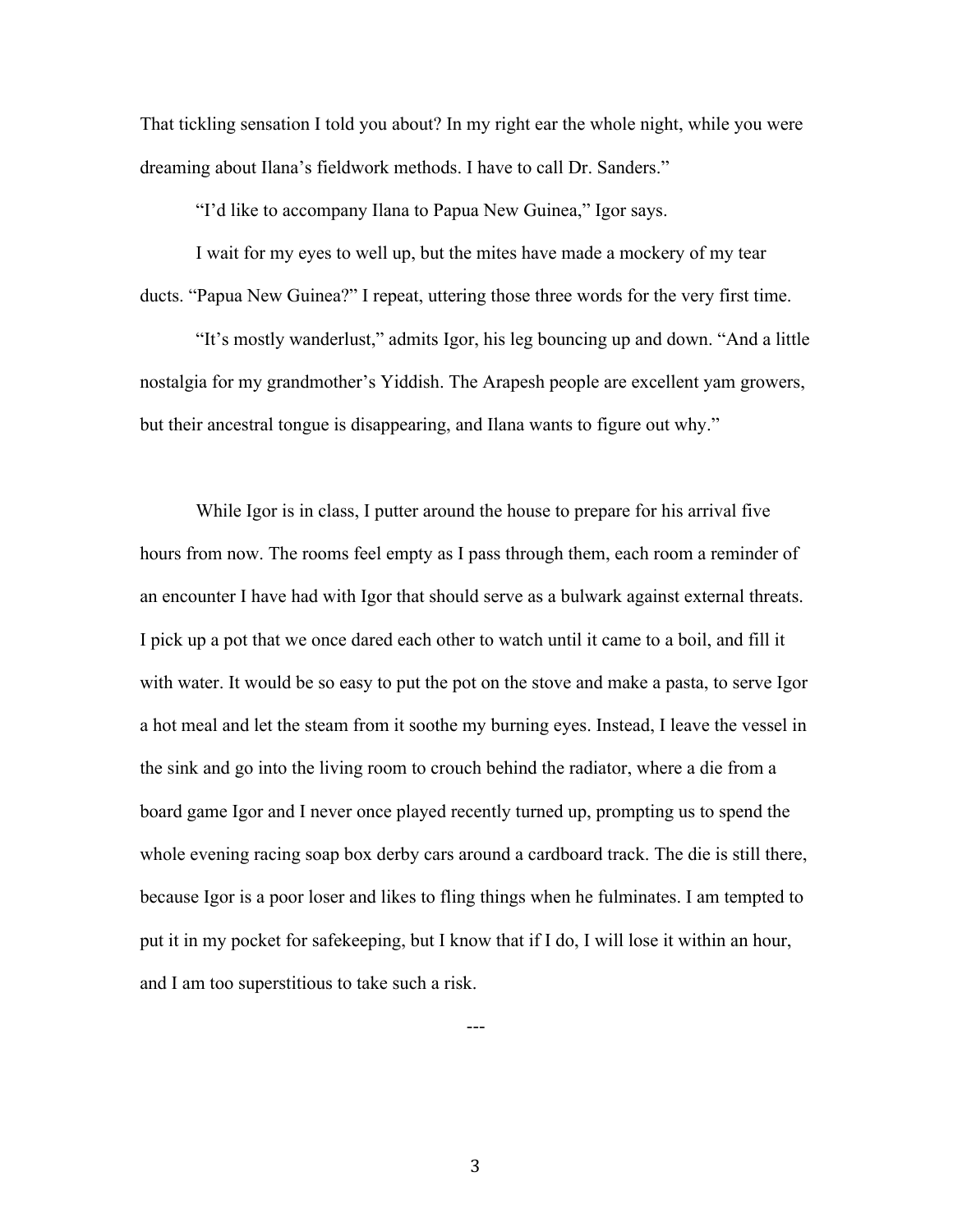In the evening, Igor makes no mention of the chives I have chopped onto his baked potato. "Tomorrow is the last class before the driving training begins," he says, inserting the food into his mouth absentmindedly, an insult to poor yam growers the world over. "And I still have so much to learn."

I take his statement at face value, because Igor's statements have never been suspect before. There's a lot to be said for starting a relationship in a small town, where any good reason to end things resides at least two towns to the north. Compared to the people we come into daily contact with, Igor and I appear perfect to each other, even if objectively we are an enigma, like a pile of napkins placed in a puddle.

"How can tomorrow be your last class?" I ask. "You've only had two."

"It's scandalous," agrees Igor. "In three days, twelve hours of instruction. That's the average workday of an Arapesh farmer, at the end of which he will only have produced enough food to feed his immediate family."

"Are you learning anything about driving a bus?"

"Some. But Ilana passed me a petition to sign right when we were reviewing the colors of a traffic light. It was hard to concentrate."

"Ilana," I repeat.

If Igor blushes—as he should—my blepharitic eyes do not register the color change.

"She's probably the only PhD ever to take this class," he says, suddenly full of himself in a way that makes me want to take back the slice of tomato I have just slid onto his plate. "And the only linguist, for sure. She needs to drive a bus for her fieldwork."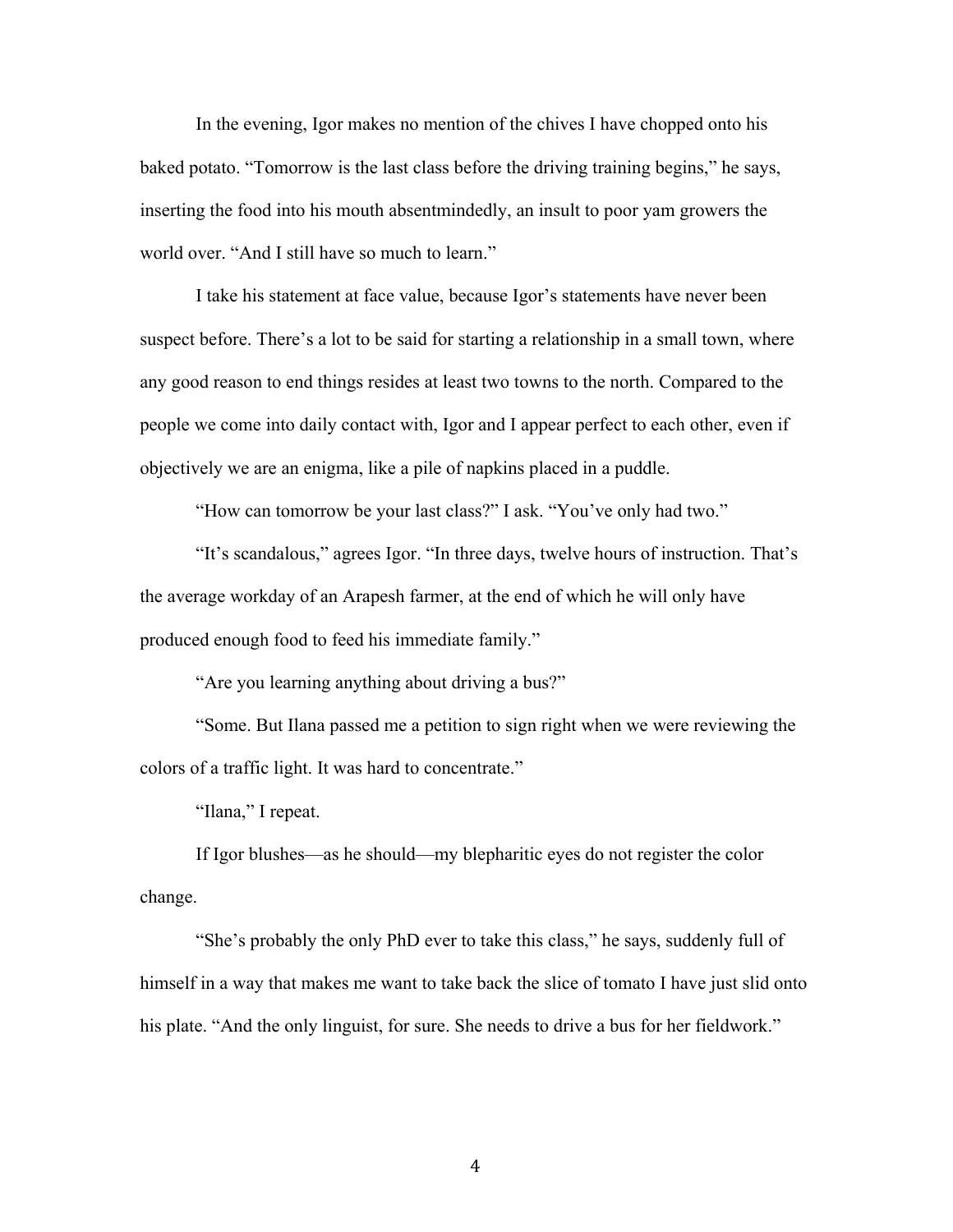I close my eyes. It is enough for me to imagine Ilana's feet planted in a pair of Carolina farm boots to appreciate the threat she represents. I am sure that in a university lecture hall she would not appear a threat at all, but just another slack-jawed academic projecting platitudes from a podium, and I wonder whether Igor might shelve his bus driving ambitions and apply to graduate school.

"I spoke to Dr. Sanders today," I say, for there are things happening in my life too. "She said that thanks to my frequent visits, she has started to pay closer attention to her patients' eyelashes, and that nearly all of them have blepharitis to some degree or another."

"Hmm," says Igor.

"She said that sometimes we see things that aren't there, and sometimes we don't see things that are staring us right in the face."

"Uh huh."

"She asked me how often we wash our sheets."

"Not very."

"I told her once a week. And that we own several sets of pillowcases."

"Really?"

A lump lodges itself in my throat then, encapsulating the multitude of little ways that I have failed in my life with Igor. I could make a list of them, or I could recall the week that Igor and I first met and I sent him flowers, which he placed in a beautiful crystal vase on the floor in the darkest corner of his living room.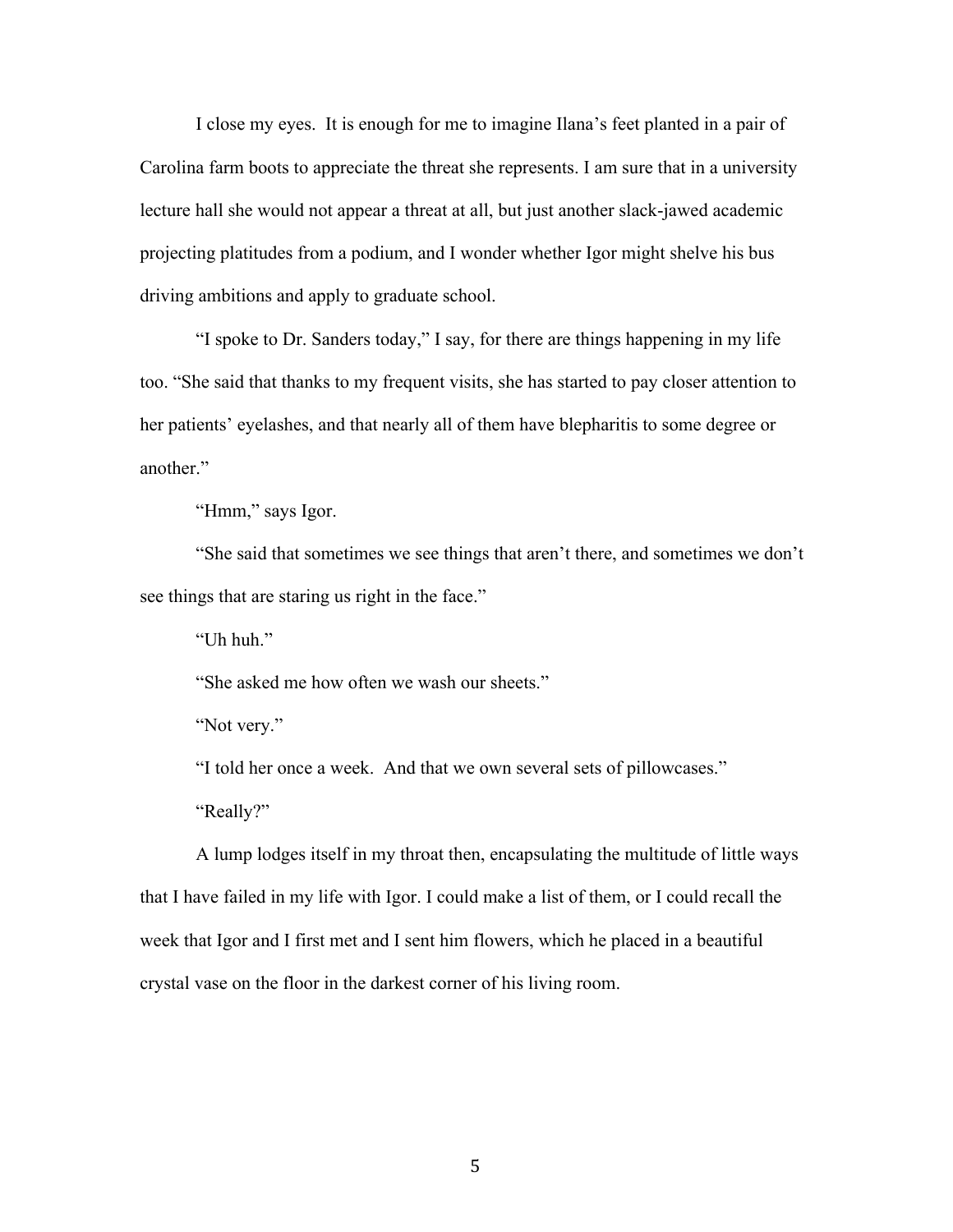"Why don't we, Igor?" I ask, wishing that for once we could be like everyone else, upholding the minimum standards of hygiene while concealing the rot within us from public view. "Why don't we own several sets of pillowcases?"

Igor extracts three green strands from his dinner and deposits them at the side of his plate. "I'm sure some parts of the world don't use pillows at all," he says, drifting closer to Papua New Guinea with every word. "I'll have to ask Ila—

"There's no need for that," I interrupt. "I'm just going to wash our sheets more often and start with the tea tree oil. If my eyes are able to breathe again, that will be good for both of us. Maybe we can even take a vacation somewhere, if we find a cheap rental car and learn how to make a campfire. How does that sound? Would a vacation get your mind off of Ilana?"

I say her name with deliberation to show that I am not afraid, and because it is a beautiful name. But Igor is even less afraid than me. He shrugs. "As my grandmother used to say, '*Lomir makhn a tikn*.'"

"And what does that mean?"

"A drink might help," he translates. "But she mainly used alcohol to clean the toilet seat. I think the saying might be in reference to soup."

I back up. "Might help forget, or remember?"

"That's a hard one, isn't it." Igor shakes his head, but his brow isn't in the least bit furrowed. "A conundrum, you might say."

---

We lie in the dark, a bottle of schnapps between us, for the rest of the evening.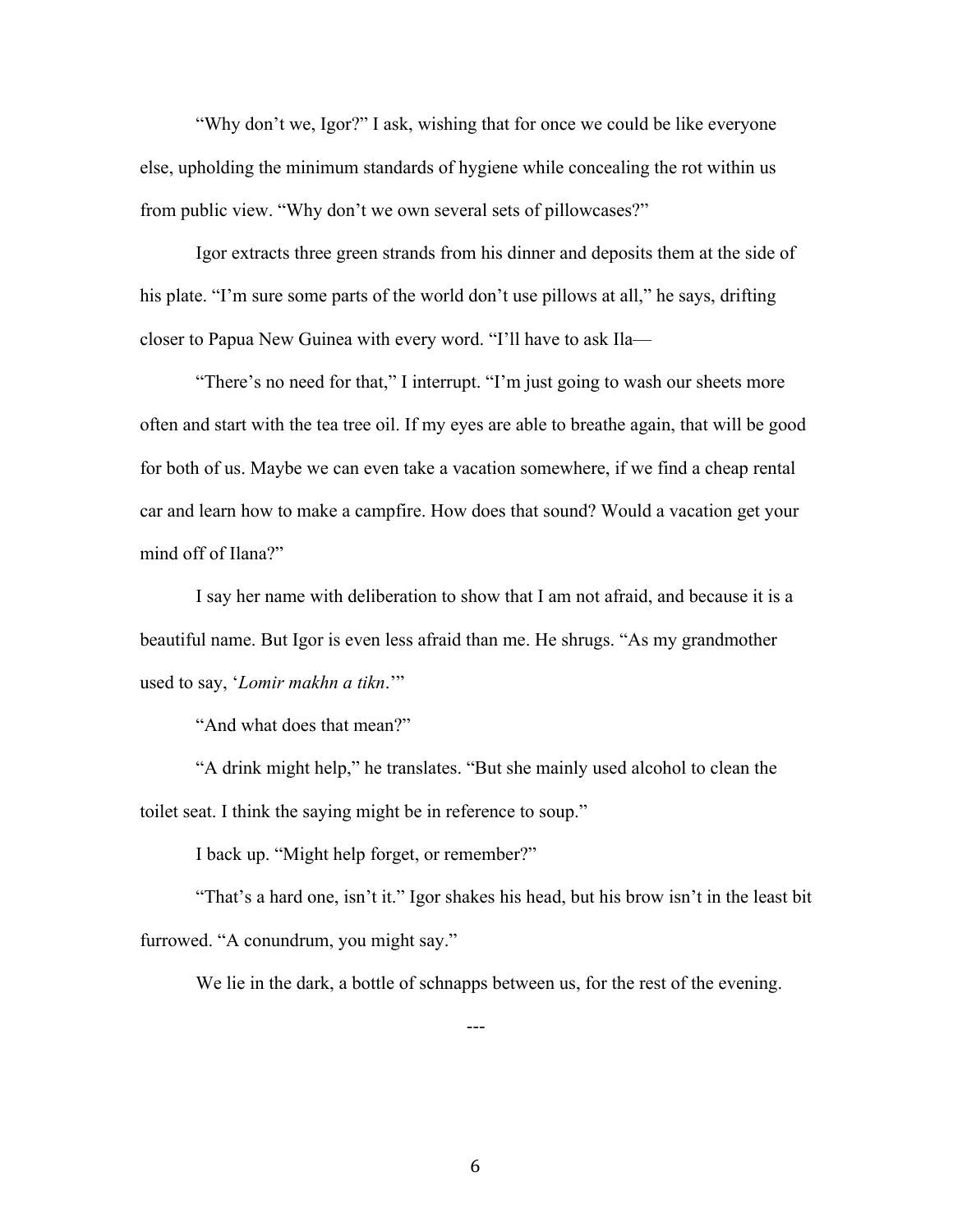The next stage of Igor's class has him sitting behind the wheel of a bus with a veteran driver named Jeb. After the first day, Igor returns with a cloud over his head.

"What's wrong?" I ask, as he plunks himself down into a chair that he has forgotten needs fixing.

"This class," Igor announces. "Jeb says that mirage puddles are formed when the collective fumes from all the McDonald's in town converge. It's a difficult image to digest."

I ease him out of the chair and into another one, only slightly less broken. "Why only from McDonald's? What about all the other crappy restaurants in town?"

"I need to go to Papua New Guinea," Igor says.

Our pillowcases have been laundered, our sheets shaken out. And yet.

"You're still thinking about her?" Ilana's name is bereft of beauty now; there is no reason in the world to invoke it.

"And the Arapesh yam growers," Igor qualifies. "But mostly her."

Were his judgment not impaired by those five hours with Jeb, the temptation to infantilize Igor's feelings would be very great indeed. I could inform Igor that he looks overworked, point out his poor grooming and mismatched socks. Instead, I clap my hands to wake us both up from the deep sleep we surely must be in. "Hey, I know!" I exclaim with the eagerness of a child, for Igor has grown on me over time, and I am not ready to give him up. "Let's watch that stupid video you brought home yesterday! Or better yet, go back to the store and get a different one!"

Igor opts for the former, and within a few minutes we have settled into a movie with Margaret Mead about garden sharing in Samoa. My eyes are closed, as I can no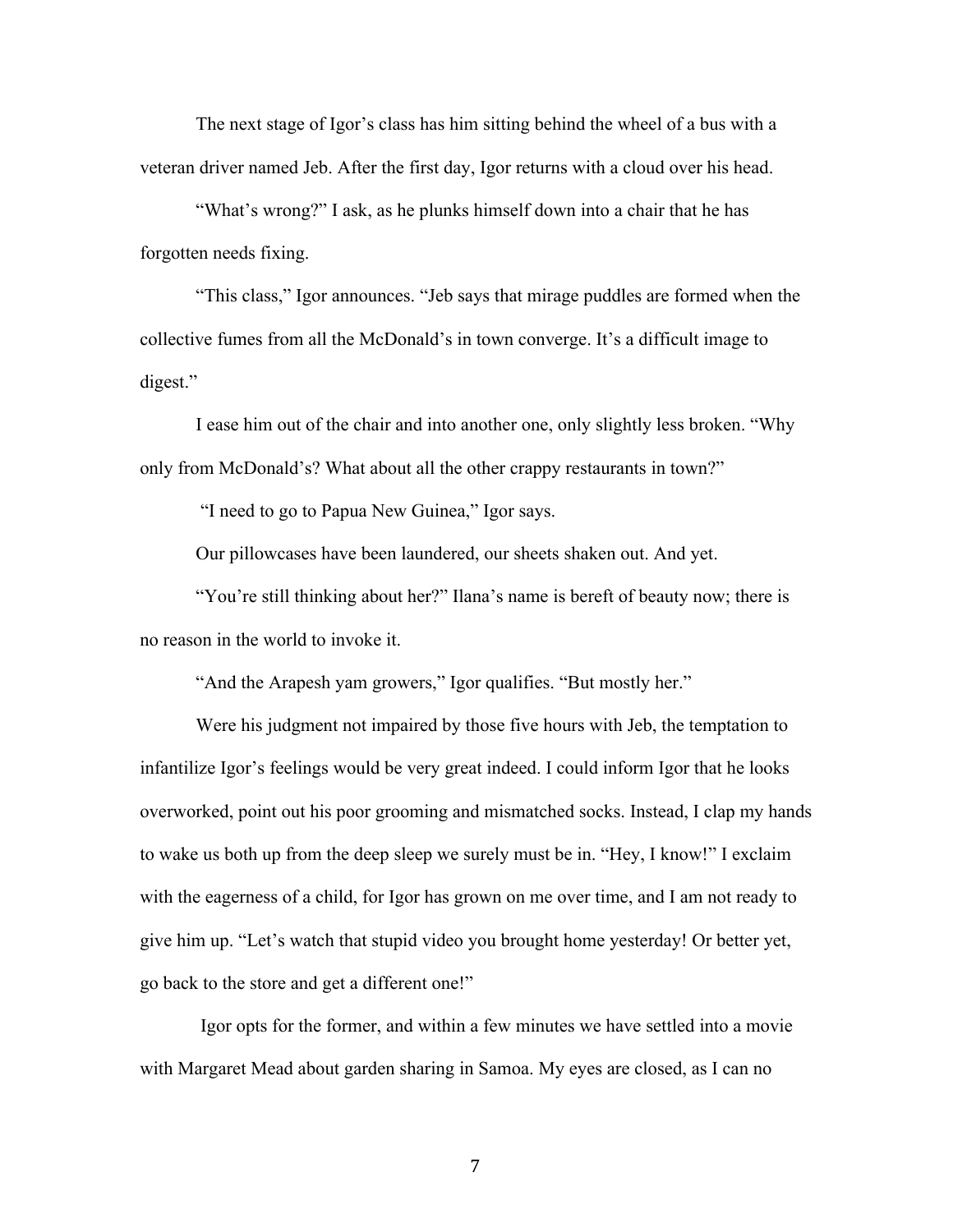longer look at a screen without the potent sensation that my pupils have been set on fire, but snuggling with Igor under the covers gives me the courage to speak that sitting in a broken chair would not supply. "I have a confession to make," I say, and burrow in deeper.

"What?"

"I'm not even sure I know where Papua New Guinea is. I've always thought of it as some mythical place, like Atlantis or El Dorado. In reality, it's probably full of mosquitoes."

Igor squirms. I reach over and squeeze his kneecap.

"Mead has observed that in Samoa, love is available for the asking," he says, seeing things on the screen that I'm pretty sure are not there.

I open my eyes just enough to make out a row of coconut palms blowing in the wind, and to press the mute button on the remote. "But with me, you don't need to ask," I remind him.

Igor stops squirming. "I guess I also have a confession to make," he says.

"Really?"

"Ilana didn't ask me to accompany her on the trip."

"She didn't?"

"She asked if I wanted to attend a seminar she's giving on the partitioning of nouns in the Arapesh lexicon."

"A seminar? Where? When?"

"Tomorrow, at the university," Igor says. "I'd have to miss a day of class." "Oh, go," I urge this sweet man. "Do what you must."